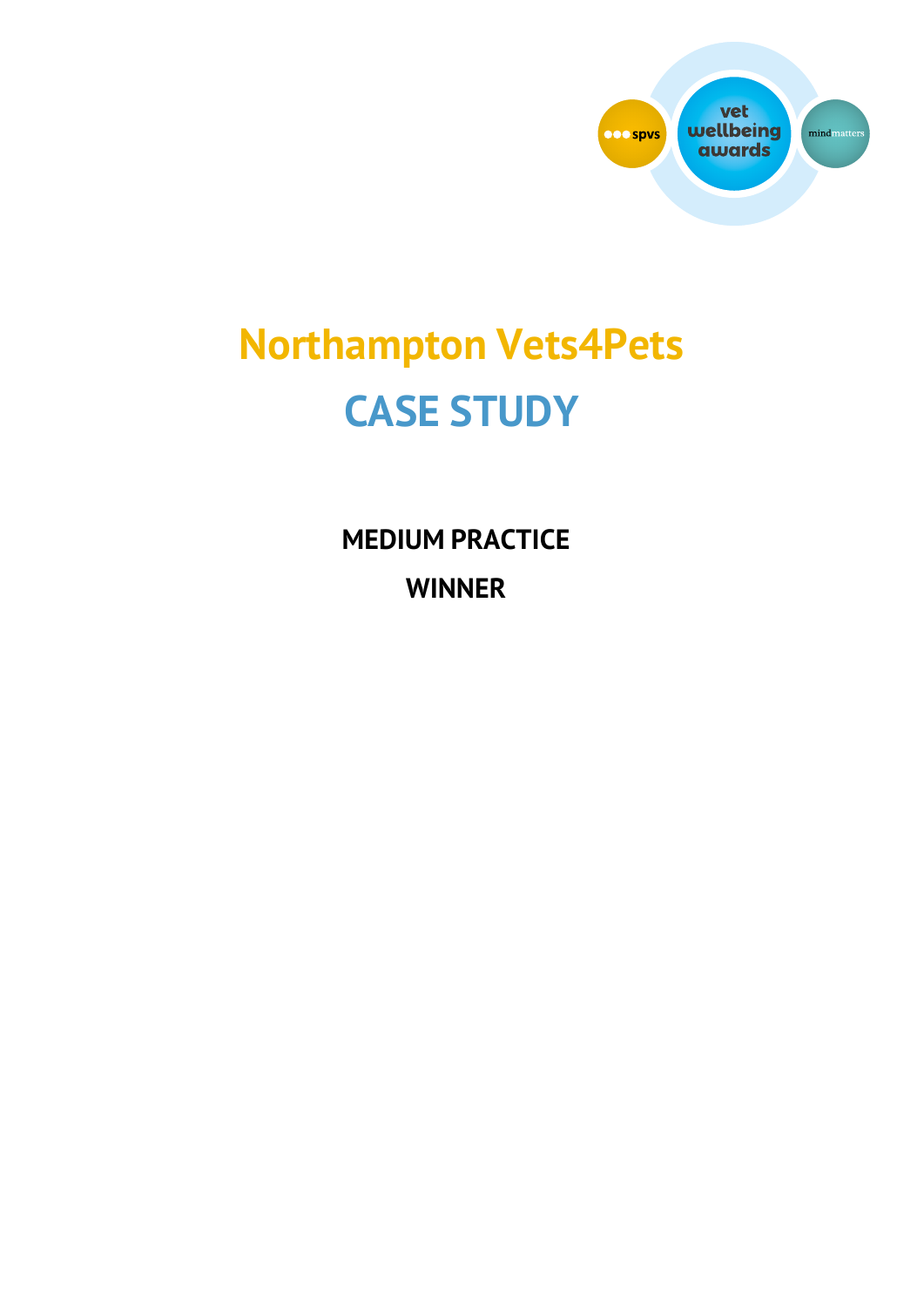## **1.** Promoting physical and psychological health at work

Promoting colleagues' physical and psychological health at work supports wellbeing.

**1.1** What health and safety policies and procedures are in place in your practice? *Give brief details and an example* 

We have a health and safety policy (an entire handbook) that quides the team on looking after themselves and others in practice.

Dedicated accident and incident reporting line to record all such occurrances. Stress management policy. No lone working - always 3 on shift at night to allow for sickness cover if 1 memeber of OOH team off sick. Full SOPs for all procedures including using appropriate PPE. We have started to do chemotherapy and have invested in purchasing dedicated needle free systems to give the drugs. Working time directive. Invested in improved lighting for outside at night and CCTV/ panic buttons. We also work with Occupational Health to ensure we are looking after the team appropriately both physically and mentally. We have referred 3 team members to them this year alone.

**1.2** What health initiatives are promoted by the practice (e.g healthy eating, exercise, relaxation, access to natural light and fresh air)?

*Give brief details and an example* 

We have Fruit-Day Fridays where the practice pays for healthy fruit treats for the team to enjoy instead of the usual cakes and biscuits that are brought in by clients.

We have fruit and herbals teas available as well as decaffeinated coffee.

The team all have access to free gym membership, we pay for eye tests for reception.

We have a monthly subscription (both print and email) for the whole practice of Happiful Magazine which has amazing articles and hints and tips on wellbeing, health and relaxation. We have a wellbeing library. In the tea room there is a wellbeing box- inside this there are adult colouring books and fun toys and games that the team can play with eachother on lunch breaks.

We encourage the team to take a walk on their breaks and the team regularly arrange dog walks with each other. The team often go to gym classes together.

We are flexible on lunch break times and lengths - if people want a longer lunch break we give this so they can walk the dog/ go to gym etc. They then make up hours elsewhere.

**1.3** Is awareness of mental health promoted by the practice, and how?

*Give brief details and an example* 

This is a huge focus in the practice. We have 3 full-time qualified mental health first aiders. We have a very open and honest culture and the team is encouranged to be vocal and confident about being able to share the state of their mental health. Vetlife leaflets and stickers are throughout the practice. The vets, nurses and receptionists have a monthly 1-2-1 meetings with their line manager and they can talk about any aspects of their life (in or out of the practice) and if they are struggling in any way, the mental health first-aiders are qualified to signpost them to appropriate resources. We have a Wellbeing Committee which consists of 2 members from each team. They organise wellbeing initiatives such as a practice bake-off competition, a mental health awareness week where there were different activities aimed at promoting talking about mental health, Time to Talk week, a Valentine's Day event where the team decorated cookies for eachother, a day where the team each picked a name out of a jar and they had to write all the best qualities of that person on a post-it note and then display it for everyone to see and for the recipient to keep. We offer access to Retail Trust- offers free counselling.

**1.4** What stress management initiatives are promoted by the practice? *Give brief details and an example* 

We regularly review and check in with each colleague. We review work flow and job sharing. We manage the PMS diary daily to ensure that 1, there are always apppintments available and 2, the team are not overworked. We stop new client registrations in periods where workload is too high. We never allow lone working and we continually review the workload of the practice. We have increased the vet, nurse and reception teams over the past year as we can appreciate when the demand is there for this. New grads are given double appointment time for their first year. An example of this is that, being a 24/7 practice, we offer routine appointments up until 10pm. Previously the appointments would get fully booked the day before, and then there would be emergencies that would also need to be seen. This stretched not only the vet but the reception and nursing teams. We reviewed this and now we block out over half of the appointments for book on the night slots so that the team does not get stressed with too much work. We also only run book on the day appointments at weekends to allow diary management, rather than fill the weekends with vaccines leaving no time for emergencies.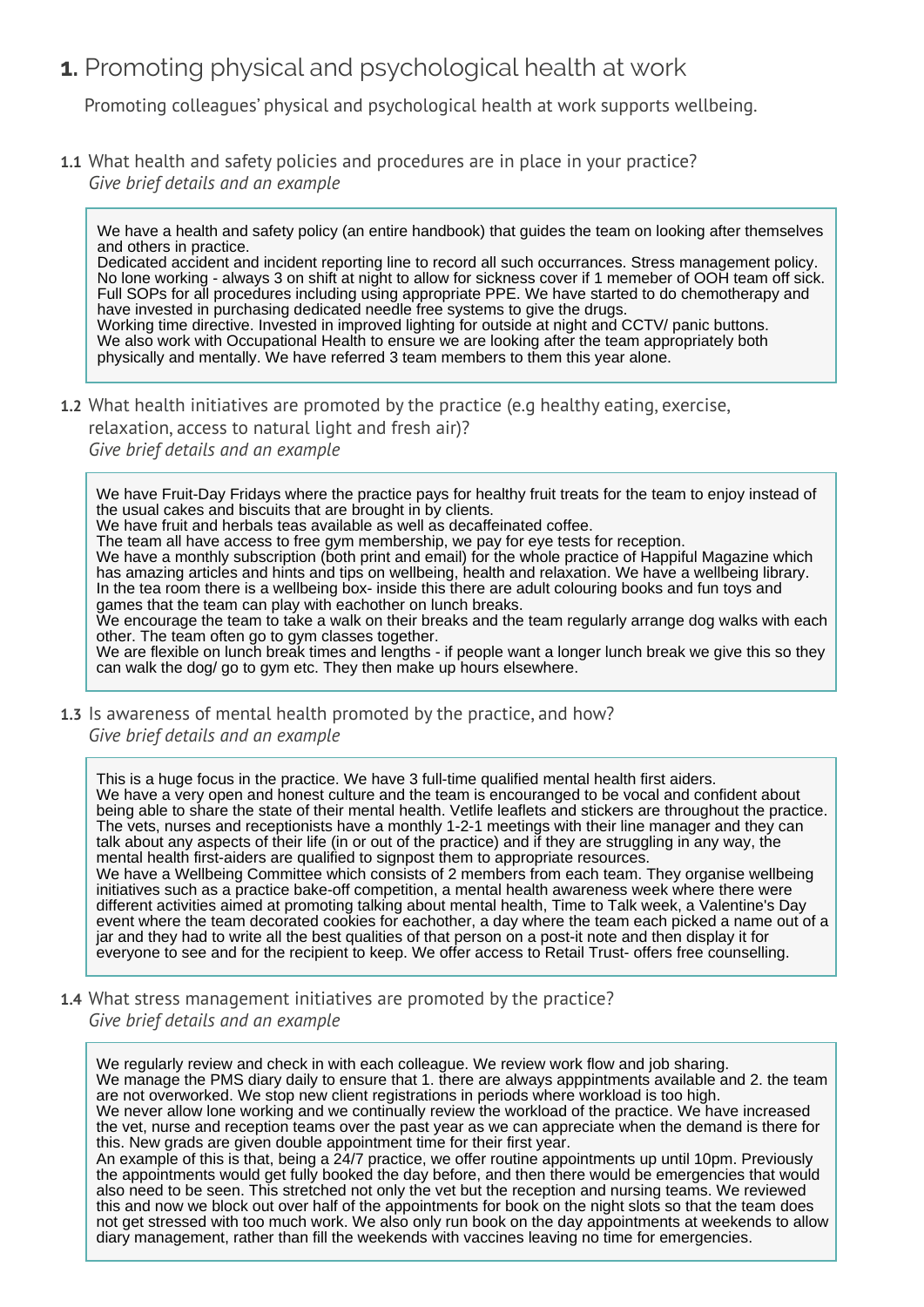**1.5** Are colleagues supported during extended sickness absence and on return to work? *Give brief details and an example* 

work, as she said this was affecting her mental health.

Yes- this is something that we are passionate about. We have a student nurse who has been suffering with poor mental health over the last few months. She was admitted to a mental health facility and was off work for 3 months. We had regular welfare meetings with her before her return to work. We referred her to occupational health to see what we could do to support her fully. We liased with college to defer her place for a year. On her return she was (and still is) on a phased return with amended duties to help reduce her anxiety. We have monthly catch-ups with her to see where we can further help her recovery process. The aim is to

support her back to health and back to full-time hours. We also have amended her duties to stop OOH

**1.6** Any additional comments on support of physical and mental health within your practice? *(maximum 150 words)* 

One of the management team was ill for several months and whilst waiting for a diagnosis she was signed off twice (one for one week and then for two weeks). Her health was (and still is) not good. We bought her a laptop so that she could do half of the day at home and half of the day in the practice. Eventually she was diagnosed with ME/CFS which is a very unpredictable and fluctuating illness. We continue to have catch-ups with her and we review ways of working to help to minimise her symptoms. We fully support her in her illness and (hopefully one day) recovery. We have recently recruited an additional manager to support the management function in the practice.

One of our vets father was diagnosed with terminal cancer this year - we allowed her to take a 3 month sabbatical to spend time with him before he sadly died.

We would always look to support and work with our team and amend duties and roles to enable them to continue working within the team. We recognise our responsibility to our colleagues wellbeing - this is not a nice extra for us, it is an essential responsibilty as a business owner.

**2.** Relationships at work

Co-operation, information sharing, and supportiveness among colleagues are important not just for effective working but also contribute to wellbeing. Good relationships among colleagues can also help people to cope with stressful aspects of their work.

**2.1** Do colleagues have opportunities to take *shared* breaks together during the working day? *If you do not employ any of the job roles listed below, please tick not applicable* 

|  |  | Vets: $\bullet$ yes $\circ$ sometimes $\circ$ no $\circ$ not applicable                      |
|--|--|----------------------------------------------------------------------------------------------|
|  |  | Nurses: $\odot$ yes $\odot$ sometimes $\odot$ no $\odot$ not applicable                      |
|  |  | Reception staff: $\bigcirc$ yes $\bigcirc$ sometimes $\bigcirc$ no $\bigcirc$ not applicable |
|  |  | Support staff: $\bullet$ yes $\circ$ sometimes $\circ$ no $\circ$ not applicable             |

**2.2** Does the practice provide opportunities for colleagues to spend time together outside work, if they wish? Do these involve activities to suit different interests and preferences (e.g. people who might prefer to avoid alcohol)? *Give brief details*

Every year we have a paid-for Christmas party and summer social (we have had picnics, BBQs, Go-Karting and a trip to a water park). We also offer free gym membership for the team and we have a social board in the tea room for notices about outings and team events such as: Halloween fright nights, engagement parties and wedding invites, birthday meals, cinema trips, Alton Towers days, Mexican food nights, murder mystery nights etc etc! We are a very sociable team! We offer a volunteer day each year to every member of the team. They can have this day off with each other and spend time together helping out a local charity.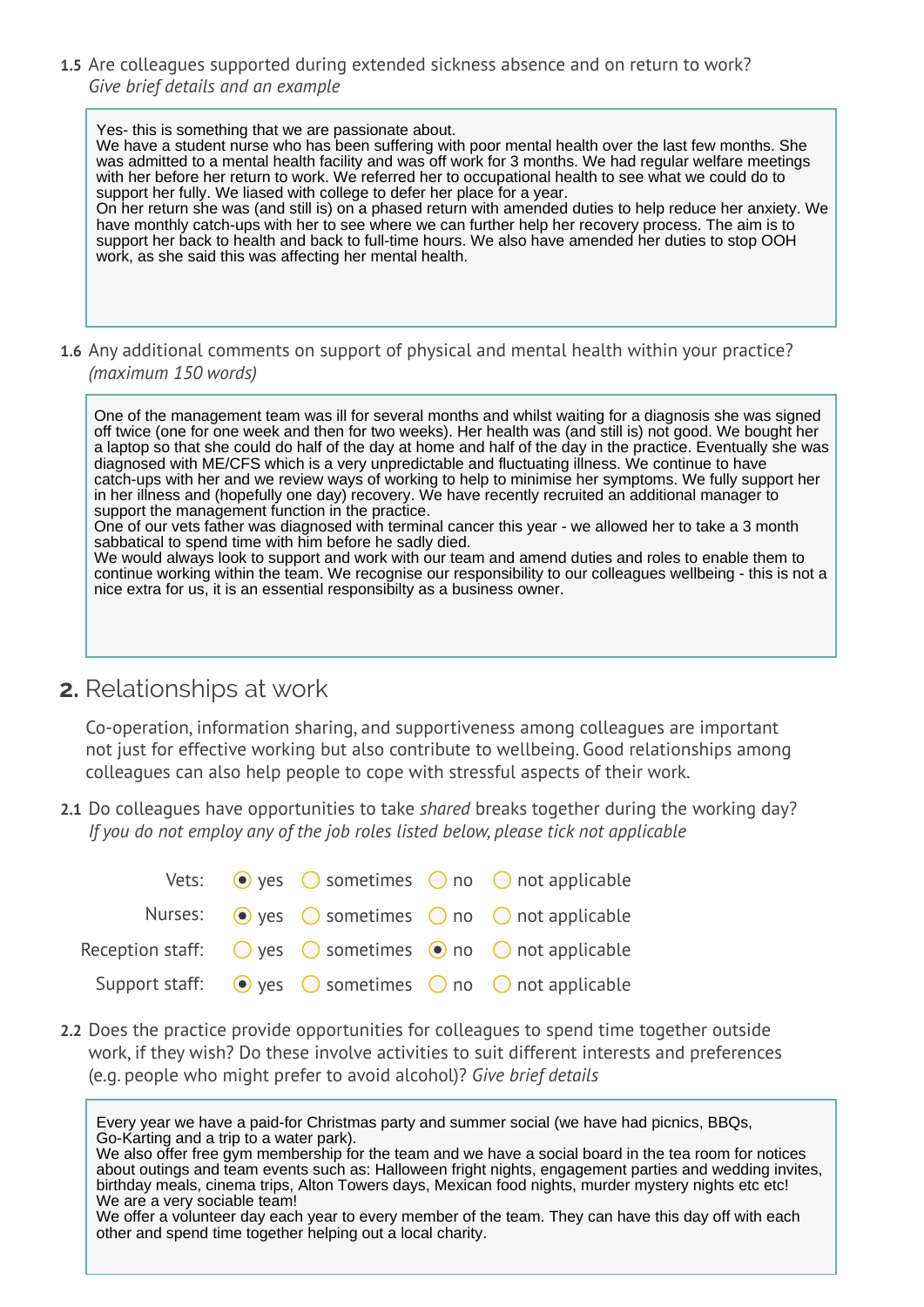**2.3** What mechanisms are used to identify and address any difficulties or conflict between colleagues? *Give brief details and an example* 

We have an open door policy for the management office, regular 1-2-1s, the management team have had CPD in coaching and mentoring, and a breadth of HR knowledge and qualifications. We have also done a number of mediation meetings between team members. These have been successful in the main and have cleared the air to resolve difference. If the problems were not resolved but both parties are good workers we would look to see if it was possible separate them via alternating shift patterns, or possibly look into a transfer to another practice if available. We find most conflicts can be resolved with talking through the issues. We also find management of poor performers helps reduce conflict. Conflict can often occur if one member of the team is not performing well, and management of these individuals will boost morale as well as hopefully turn that colleague around.

**2.4** Does the practice have a clear policy relating to harassment and bullying at work, including processes for managing allegations of harassment or bullying? *Give brief details and an example* 

Yes- we have a 9 page document which is our bullying and harassment policy. This is very detailed and there is a clear process to follow. This is printed out and is accessible in our practice library. New starters also get a copy of this as part of their onboarding process. We had a student nurse who felt that one of the vets was always belittling her in front of everyone. She felt

very uncomfortable working with him, believing that he was acting in a bullying manner. We followed the bullying and harassment policy and we were able to solve the situation informally via a mediation meeting between the vet and the SVN.

**2.5** Any additional comments on support of relationships within your practice? *(maximum 150 words)*

We are a very inclusive team and we make a conscious effort for there to be no barriers between teams; we treat everyone the same with respect. When we have a new starter we are very conscious that coming in to join such a big team in a busy practice is very daunting. We set the new starter up with a buddy (or a couple of buddies to accommodate rota pattern) so that they have somone to help them whilst they learn. When we do the new starter's induction we also do a practice tour and introduce them to each team member. We give them time with each team during their first week, to shadow them and meet the different colleagues.We have group Whatsapp set up for the different teams, as we find new starters are often a bit braver to interact via social media.

We rota all of the team into different shift patterns and days of working, so they all work with different members of the team. The nurses and vets all rotate through surgery time, so they all get to work with each other.

We have handover twice a day between day and OOH team, so this encourages communication and relationships to form between the teams. We have a large proportion of nurses and vets who work some day shifts and some OOH shifts, so this means it is not a "them and us" (days and nights) culture.

## **3.** Communication at work

Ensuring that colleagues are informed about what is happening at work, and are able to have a say in how work is carried out, contribute to wellbeing. Effective communication is particularly important during periods of change at work.

**3.1** Do colleagues meet regularly – i.e. daily or weekly – to discuss day-to-day work matters? *Give brief details and an example* 

We have an inpatient handover time blocked out on the vet and nurse diary twice per day The first is at 9am until 9:30am and is a handover from the night team to the day team, and we have the reverse at 7pm until 7:30pm. All kennel nurses and vets on shift will be in on these handovers and they discuss the care plans for each patient and discuss finance and what communication the client has had so far and when it is next due. The surgical team (2 vets, 3 nurses) meet at 9.30am to plan the surgical workload. Each department will have their own meeting once per month where different matters are discussed. There is an agenda sheet that can be added to by each team on the run up to the meetings so that important matters can be discussed and not forgotten.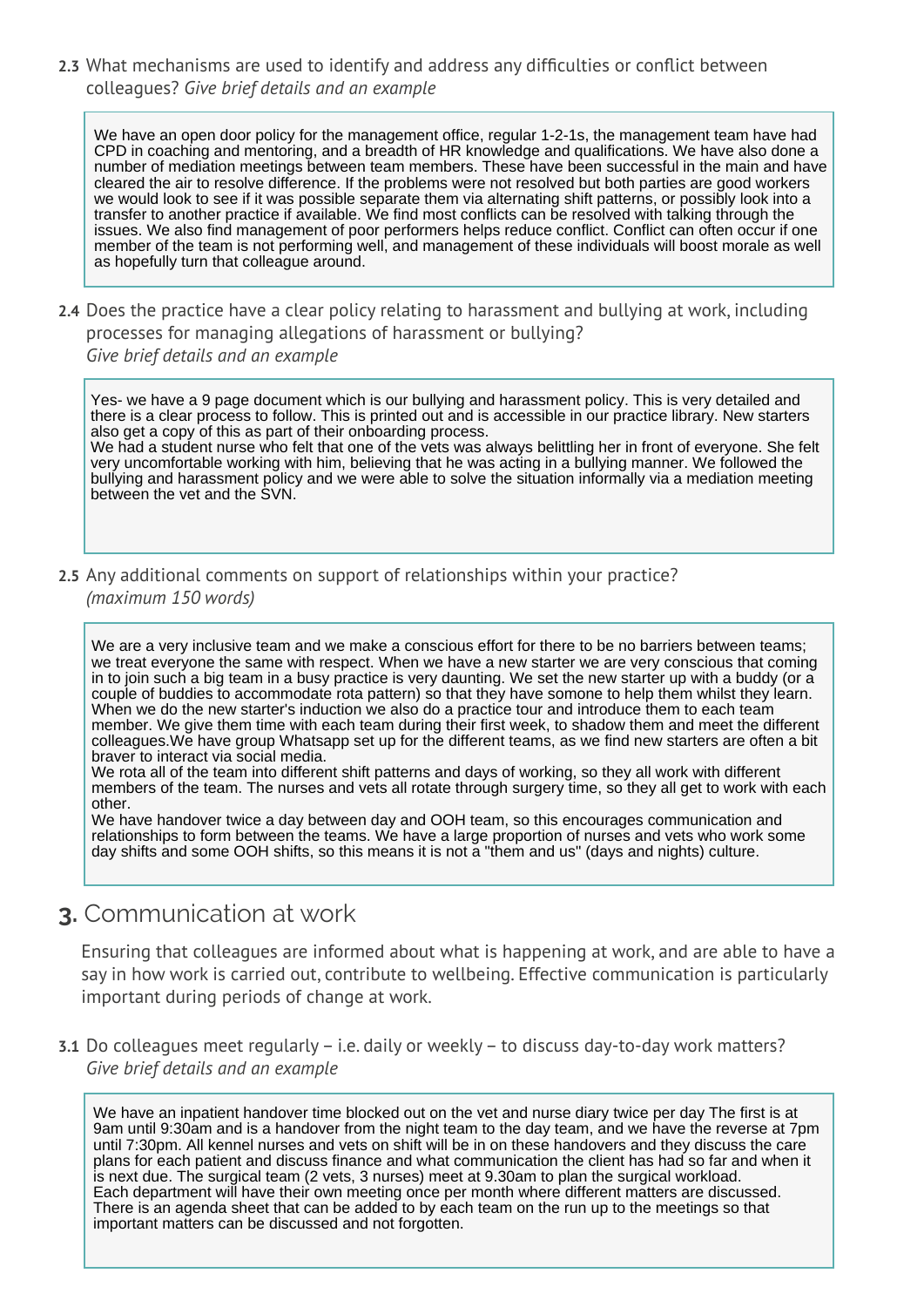**3.2** In the last six months, approximately how many meetings have been held at work for the following groups? *Specify number, or write n/a if not applicable.*



**3.3** Apart from meetings, what other communication channels for colleagues are used in the practice? *Give brief details and an example* 

Every team member has their own email address and can communicate to everyone else in the practice this way. As well as this each department has their own email group so that the vets, for example, can be emailed as a whole about matters.

The PMS has a facility where you can send a message to each person- this is great if the vet needs reception to get something ready for a client whilst they are in consults. We have a number of noticeboards (social, health and safety, clinical audits, general) that we also use. Recently the vets have created their own Whatsapp group so they can ask for opinions from eachother on cases that they may have. They all love this as a form of support.

The team have a Facebook group and we all use Whatsapp to communicate with eachother easily.

**3.4** Are all members of the practice team able to have a say in how work is carried out? *Give brief details and an example* 

Yes, completely!

We discuss ways of working in team meetings and as a team we implement change after discussing this with the whole team.

An example of this is when we went from 10 minute appointments to 15 minute consults. We held a practice meeting where we discussed as a whole the pros and cons of moving to 15 minute appointments. This was a really indepth meeting as this was a huge decision to have to make. We had an anonymous ballot box and voting slips and over the course of two weeks the team voted on what they wanted. The decision was made by the entire practice team to change to 15 minute consults.

**3.5** How do you communicate with staff on extended absence (e.g parental leave, sickness)? *Give brief details and an example* 

We have a whole policy , our Attendance Policy, which covers all sorts of leave from sickness, long term absence, parental leave etc. so that we stick to the same processes and we are fair with everyone, this is a 13 page document.

We had a collegue on long term absence last year so we followed our long-term absence policy so that we made sure that we were looking after her properly. We held montlhy wellbeing meetings with her so that we could see her progress, collect fit notes from her and help to support her through her illness. We also looked at any reasonable adjustments that we could make for her on her return.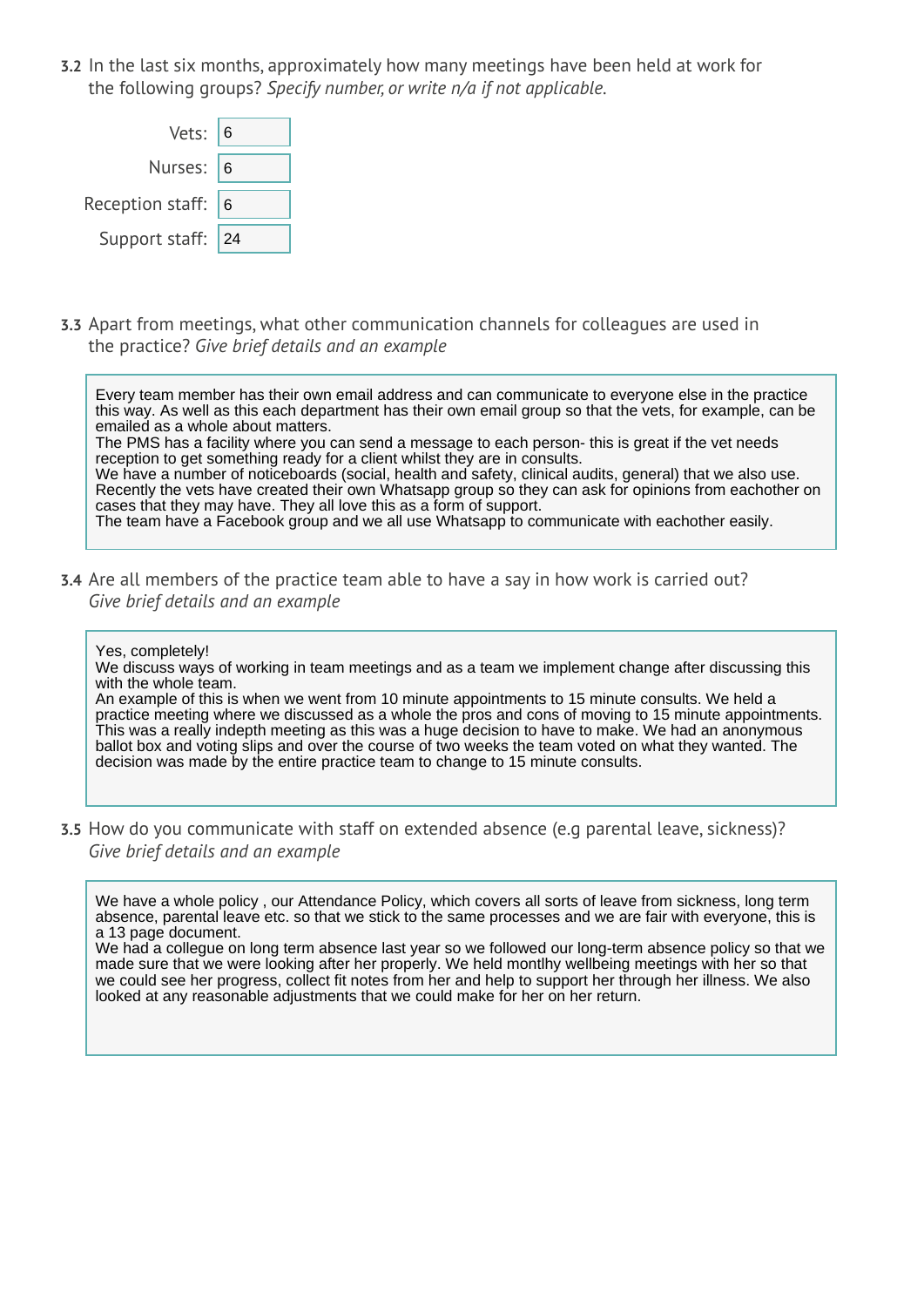**3.6** Any additional comments on support of effective communication within your practice? *(maximum 150 words)*

We continually review and look to improve our communication within our practice. We operate an open-door policy so that the team can talk to their line manager at any time. As a management team we also operate a 'live-feedback' policy whereby we provide feedback, both contructive and positive, to the team in the moment (or as close to that as possible). We don't believe in holding things back until appraisals as these should be a positive experience. We also publish an in house newsletter each month so that anything that may be missed in meetings is communicated to the team- this covers people, practice and prromotions. We welcome new starters and say goodbye to leavers in this format as well. We also celebrate work birthdays on the newsletter. We also send out Survey Monkeys to ask the team anonymously about things such as ideas for our summer socials or Christmas parties. We also pay monthly for an online rota tool called Rotacloud. This means that colleagues always know when they are working and if there are any changes they get updated immediately. The tool also has a messaging function where the line managers can ask their team if they are able to change their shifts. Colleagues can request holiday and shifts swaps with their team members. This has revolutionised the rostering system within the practice!

## **4.** Career development

Support for professional and career development, such as supervision, training, and constructive feedback on performance, are important both for effectiveness at work and wellbeing. rostering system within the practice!<br>
Career development<br>
Support for professional and career de<br>
constructive feedback on performance<br>
and wellbeing.<br>
How often are appraisals carried out f<br>
f you do not employ any of th

**4.1** How often are appraisals carried out for colleagues in the following groups? *If you do not employ any of the job roles below, please write 'not applicable'.*

| New Graduate Vets:                | Monthly   |
|-----------------------------------|-----------|
| <b>Student Veterinary Nurses:</b> | Monthly   |
| Vets:                             | 6 monthly |
| Nurses:                           | 6 monthly |
| Reception staff:                  | 6 monthly |
| Support staff:                    | 6 monthly |

**4.2** Is induction support provided for new colleagues in the following groups? *If you do not employ any of the job roles listed below, please tick not applicable* 

|                                                                        |  | Vets: $\bullet$ yes $\circ$ no $\circ$ not applicable            |
|------------------------------------------------------------------------|--|------------------------------------------------------------------|
|                                                                        |  | Nurses: $\odot$ yes $\odot$ no $\odot$ not applicable            |
|                                                                        |  | Reception staff: $\bullet$ yes $\circ$ no $\circ$ not applicable |
|                                                                        |  | Support staff: $\bullet$ yes $\circ$ no $\circ$ not applicable   |
| Staff returning from absence:<br>(e.g illness, parental leave, travel) |  | $\bullet$ yes $\circ$ no $\circ$ not applicable                  |
| Locum/temporary staff: $\bullet$ yes $\circ$ no $\circ$ not applicable |  |                                                                  |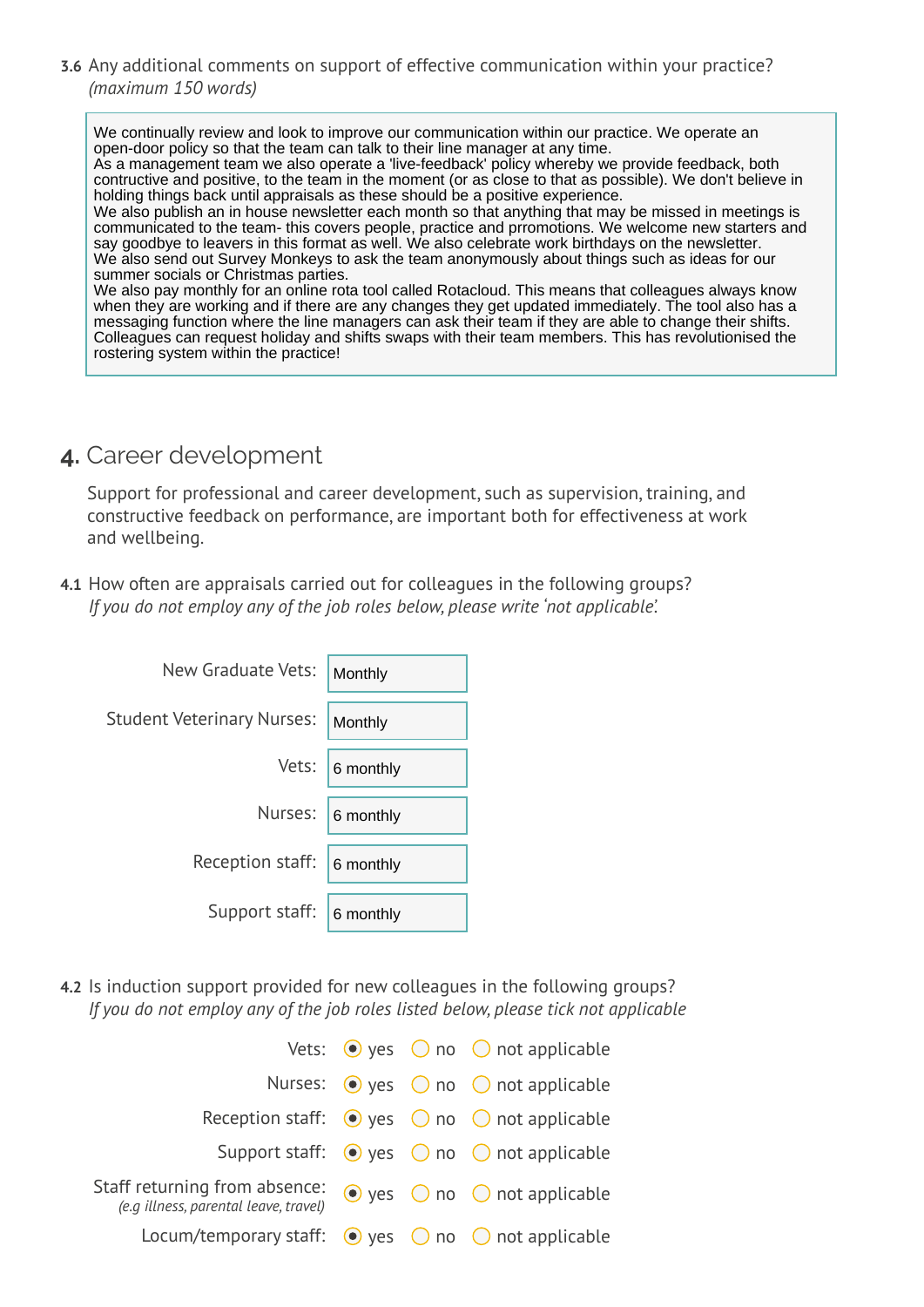**4.3** Are there any mentorship schemes or other support schemes in place for staff? If so, which groups? (e.g new graduates) *Give brief details*

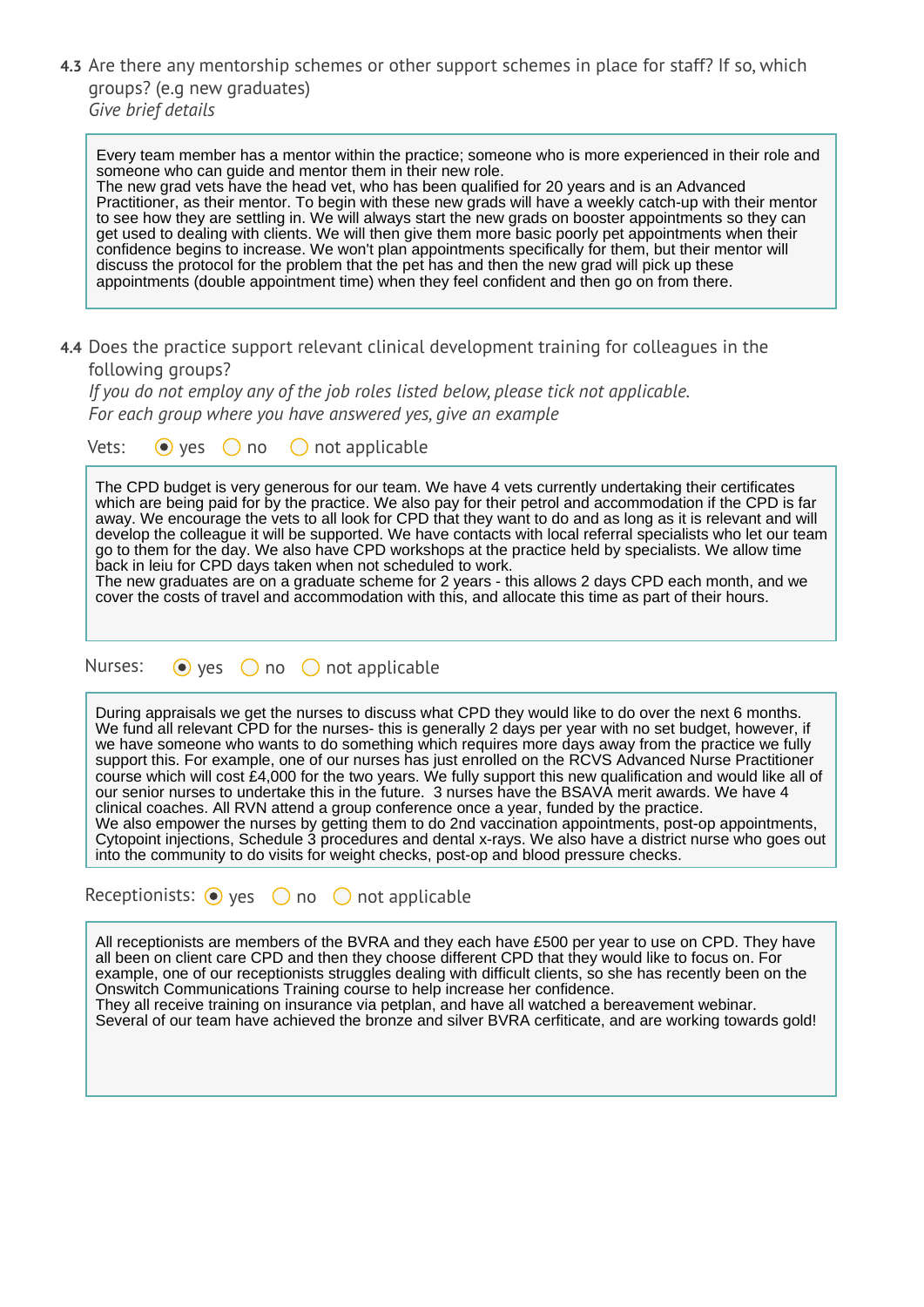**4.5** Does the practice support relevant non-clinical development training for colleagues in the following groups?

*If you do not employ any of the job roles listed below, please tick not applicable. For each group where you have answered yes, give an example* 

| effectively with both clients and their new colleagues.<br>vets.<br>and the law.<br>Vet Nurses:<br>$\bullet$ yes $\circ$ no $\circ$ not applicable<br>efficient way with clients.<br>head nurses conference.<br>training, Flea and Worming training.<br>Reception staff:<br>$\bullet$ yes $\circ$ no $\circ$ not applicable<br>Understood.<br>to other CPD such as 'Managing Challenging Clients'.<br>The team are all up to date with their Petplan training.<br>Support staff:<br>$\bullet$ yes<br>$\bigcirc$ no | The new grad vets have been on CPD regarding Interpersonal Skills to help them to communicate<br>The lead vet has done a course on coaching and mentoring, as well as a course on supporting new grad<br>One of the vets has CertAVP with modules in clincal governance, auditing and professional key skills.<br>We perform a lot of RSPCA work at the clinic, and we held an in house day CPD on animal welfare, ethics<br>The nurses have all done the Colourful Consultation CPD to help them in their nurse clinics. This includes<br>increasing their confidence and understanding the psychology of communication. We also include the<br>nurses in the 5 steps of telephone calls training so they are communicating in th most effective and<br>The clinical coaches undertake training and ongoing CPD with the college. Our head RVN went to the<br>We also include the nurses on the pet loss journey CPD provided by Compassion Understood, Petplan<br>The receptionists have all acheived the bronze level in the BVRA awards and we have a couple who have<br>achieved the silver level. They have also all completed the pet loss journey CPD via Compassion<br>Depending on what each team member wants to focus or improve on, the reception team also has access |
|--------------------------------------------------------------------------------------------------------------------------------------------------------------------------------------------------------------------------------------------------------------------------------------------------------------------------------------------------------------------------------------------------------------------------------------------------------------------------------------------------------------------|-------------------------------------------------------------------------------------------------------------------------------------------------------------------------------------------------------------------------------------------------------------------------------------------------------------------------------------------------------------------------------------------------------------------------------------------------------------------------------------------------------------------------------------------------------------------------------------------------------------------------------------------------------------------------------------------------------------------------------------------------------------------------------------------------------------------------------------------------------------------------------------------------------------------------------------------------------------------------------------------------------------------------------------------------------------------------------------------------------------------------------------------------------------------------------------------------------------------------------------------------------------------------------------|
|                                                                                                                                                                                                                                                                                                                                                                                                                                                                                                                    |                                                                                                                                                                                                                                                                                                                                                                                                                                                                                                                                                                                                                                                                                                                                                                                                                                                                                                                                                                                                                                                                                                                                                                                                                                                                                     |
|                                                                                                                                                                                                                                                                                                                                                                                                                                                                                                                    |                                                                                                                                                                                                                                                                                                                                                                                                                                                                                                                                                                                                                                                                                                                                                                                                                                                                                                                                                                                                                                                                                                                                                                                                                                                                                     |
|                                                                                                                                                                                                                                                                                                                                                                                                                                                                                                                    |                                                                                                                                                                                                                                                                                                                                                                                                                                                                                                                                                                                                                                                                                                                                                                                                                                                                                                                                                                                                                                                                                                                                                                                                                                                                                     |
|                                                                                                                                                                                                                                                                                                                                                                                                                                                                                                                    |                                                                                                                                                                                                                                                                                                                                                                                                                                                                                                                                                                                                                                                                                                                                                                                                                                                                                                                                                                                                                                                                                                                                                                                                                                                                                     |
|                                                                                                                                                                                                                                                                                                                                                                                                                                                                                                                    |                                                                                                                                                                                                                                                                                                                                                                                                                                                                                                                                                                                                                                                                                                                                                                                                                                                                                                                                                                                                                                                                                                                                                                                                                                                                                     |
|                                                                                                                                                                                                                                                                                                                                                                                                                                                                                                                    |                                                                                                                                                                                                                                                                                                                                                                                                                                                                                                                                                                                                                                                                                                                                                                                                                                                                                                                                                                                                                                                                                                                                                                                                                                                                                     |
|                                                                                                                                                                                                                                                                                                                                                                                                                                                                                                                    |                                                                                                                                                                                                                                                                                                                                                                                                                                                                                                                                                                                                                                                                                                                                                                                                                                                                                                                                                                                                                                                                                                                                                                                                                                                                                     |
|                                                                                                                                                                                                                                                                                                                                                                                                                                                                                                                    | $\bigcirc$ not applicable                                                                                                                                                                                                                                                                                                                                                                                                                                                                                                                                                                                                                                                                                                                                                                                                                                                                                                                                                                                                                                                                                                                                                                                                                                                           |
| managing people.<br>The team have attended SPVS conference for the last 4 years.                                                                                                                                                                                                                                                                                                                                                                                                                                   | The management team have been on Mental Health First Aid courses so we have 3 mental health first<br>aiders in the practice. They have also attended veterinary management CPD including coaching and<br>mentoring, change management, wellbeing training and the Certificate in Veterinary Practice Management<br>is available to them after 2 years' service. This has been achieved by the current PM. The management<br>team all attend Carol Carpenter CPD on 'Managing Difficult Situations' to improve their confidence in                                                                                                                                                                                                                                                                                                                                                                                                                                                                                                                                                                                                                                                                                                                                                   |
|                                                                                                                                                                                                                                                                                                                                                                                                                                                                                                                    |                                                                                                                                                                                                                                                                                                                                                                                                                                                                                                                                                                                                                                                                                                                                                                                                                                                                                                                                                                                                                                                                                                                                                                                                                                                                                     |

We have a 'Gratitude Board' in our tea room and the team can write little thank you notes to each other when they have helped each other with things. We also give each colleague their birthday off each year. We recognise colleague's loyalty and award additional annual leave to colleagues with 2 years' service and keep increasing this with their longevity. We also give collegues with 5 years' service a special gift of vouchers- holiday vouchers, meal vouchers, shopping vouchers etc. Salary increases are given to vets and nurses when they gain certificates. We print out positive comments from monthly client feedback and put these up in colleague rest areas. We run a colleague of the year award which is voted for by the whole team.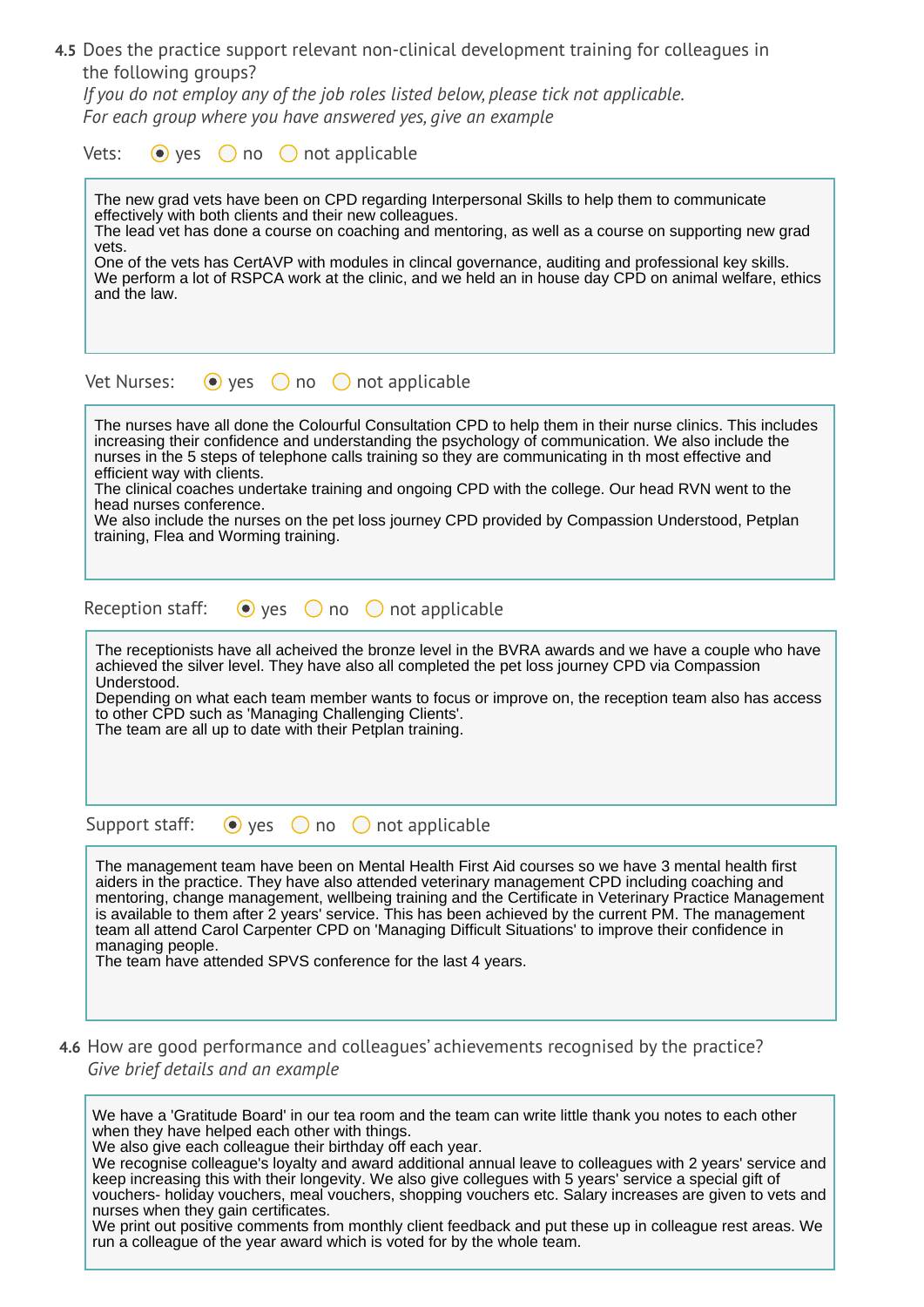**4.7** Any additional comments on support of professional and career development within your practice? *(maximum 150 words)*

We are always encouraging of any team member who would like to progress their career. Any development for an individual only strengthens the practice as a whole. An example of this is our practice manager. She had been with the practice for three years and expressed an interest in obtaining the Certificate in Veterinary Practice Management. She was constantly booking the rest of the team onto CPD, and although there has been developments in veterinary receptionist CPD and accreditation with the BVRA, there was little on offer for non-clinical managers. She attended a workshop for the CVPM so she could learn more about it and she was given the time back for this as it fell on her day off. Learing more about the certification, she decided that she wanted to sit the exam. There was a lot of work involved including a report that she had to write and an intensive exam. Sitting this exam gave her a lot more confidence and she gained a lot of veterinary knowledge about ethics and the statutory side of the industry that she did not have previously being non-clinical. We feel that she has become a more rounded, knowledgeable manager by obtaining this qualification and professionally developing herself.

**5.** Workload and work scheduling

Veterinary work can involve high workload, long working days, and working unsocial hours, including on-call working. Managing these effectively is important for wellbeing.

**5.1** Do colleagues have opportunities for regular breaks during the working day? *If you do not employ any of the job roles listed below, please tick not applicable* 

|  |  | Vets: $\bullet$ yes $\circ$ sometimes $\circ$ no $\circ$ not applicable                      |
|--|--|----------------------------------------------------------------------------------------------|
|  |  | Nurses: $\bullet$ yes $\circ$ sometimes $\circ$ no $\circ$ not applicable                    |
|  |  | Reception staff: $\bigcirc$ yes $\bigcirc$ sometimes $\bigcirc$ no $\bigcirc$ not applicable |
|  |  | Support staff: $\bullet$ yes $\circ$ sometimes $\circ$ no $\circ$ not applicable             |

**5.2** Are individuals' workloads monitored and, if necessary, revised? *Give brief details and an example* 

We constantly review the workload of all members of the practice team so that they do not become overworked and burnt-out.

An area where the workload was perhaps not evenly distributed was reception. We had a few receptionists who had been on the team for a number of years and were very knowledgeable, especially in insurance claims, so hence they did the majority of the work.

As the practice became busier, we recognised the need for multiskilling all members of the reception team so that the ones who already knew how to do everything did not get overworked. We planned time for each of the newer receptionists to spend time being trained in the insurance process so that they could take some of the work from their colleagues. This resulted in a more engaged team as they were part of this extremely important process and a more efficient process for the practice and clients.

**5.3** Do work schedules allow adequate recovery from work between one working day and the next? *Give brief details and an example* 

We follow the working time directive for all members of the team, so nobody ever has less than 11 hours uninterrupted rest between shifts.

For the vets who work a mix of nights and day shifts we are very conscious of the change between nights and days. We always ensure that after a night shift the vets have at least 2 rest days before they are in work again on a day shift. This helps them to adjust between nights and days and they find that they are refreshed when they come back onto days.

We do not allow any team member to work a back-to-back shift, for example, a day shift, then the night shift. The nights are treated as full working shifts, not run as "on-call". We do not allow any colleague more than 5 consecutive shifts in a row.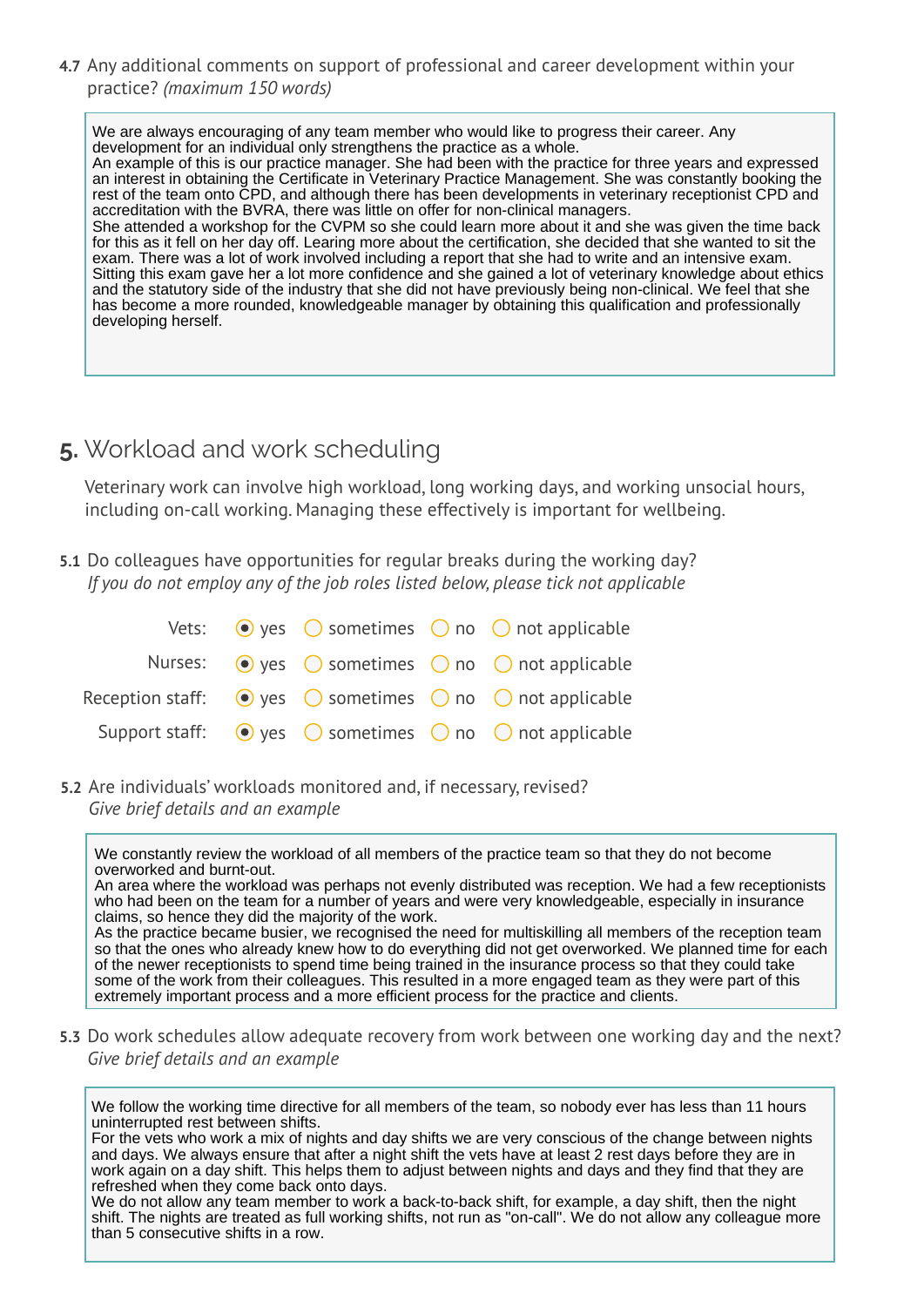**5.4** How is colleagues' work-life balance supported? *Give brief details and an example* 

All shifts are part of the team's contracted hours. Working past shift end times is extremely rare, as we have a separate, dedicated OOH rota. We do not give half days off - we give full days so it is a complete day of rest.

We have many members of the team on reduced or part time hours. For example, one of our receptionists had to take on more childcare for an immediate family member, so we advised she did a flexible working request. We approved this, reduced her hours and also put her on certain shift patterns to allow time to help her family.

**5.5** Any additional comments on support of workload and work scheduling within your practice? *(maximum 150 words)*

We are continually reviewing workload and scheduling within the practice. We are very flexible when it comes to shift patterns and break times.

We have a number of the team who have applied for flexible working and we have been able to grant these to a number of colleagues. We are very open with the team and encourage everyone to understand what works best for them and their home life.

We have recently reduced the hours of our team without reducing pay or holiday allowance. Being such a busy practice we appreciate that this can be demanding on the team, so we have reduced their contracted hours down from 42.66 to 40 (nurses) and 40 to 38 (vets). All new full-time team members will join us on 38 hours rather than 40, without salary being affected. We are working towards full time being 38 hours for all.

We manage the weekend diary for both the vets and the nurses. The vets are book on the day all weekend and the nurses only have a few consults for clients to book. This means that the team can look after the inpatients thoroughly and not get overbooked with routine and emergency appointments.

**6.** Work Demands & Work Conditions

Veterinary work can involve specific demands, such as working with distressed or discourteous clients, patient cases that are stressful, and lone working. Managing these demands effectively supports wellbeing.

**6.1** Is training in working with clients provided for team members?

|  | Vets: $\bullet$ yes $\circ$ no $\circ$ not applicable            |
|--|------------------------------------------------------------------|
|  | Nurses: $\odot$ yes $\odot$ no $\odot$ not applicable            |
|  | Reception staff: $\bullet$ yes $\circ$ no $\circ$ not applicable |
|  | Support staff: $\bullet$ yes $\circ$ no $\circ$ not applicable   |

**6.2** How are colleagues supported in the event of client complaints? *Give brief details and an example* 

We always speak to the colleagues involved in client complaints so that we may use them to learn for the future. We offer a no-blame culture and use client complaints to improve our service. The colleague in question is asked if they would like to see what the client has written (all complaints must be made in writing as per our practice policy) and then their line manager will go through the complaint in detail and ask for the colleague's version of events. They will look at if there is anything that could have been done differently (the line manager will coach this out of them rather than giving them the answer that they may want) and ask if there is anything that we as a practice can do to help them avoid anything in the future. If they require any additional training or support then this is made available to them. The line manager will compose a reply and show this to the colleague so that they know they are happy with it.